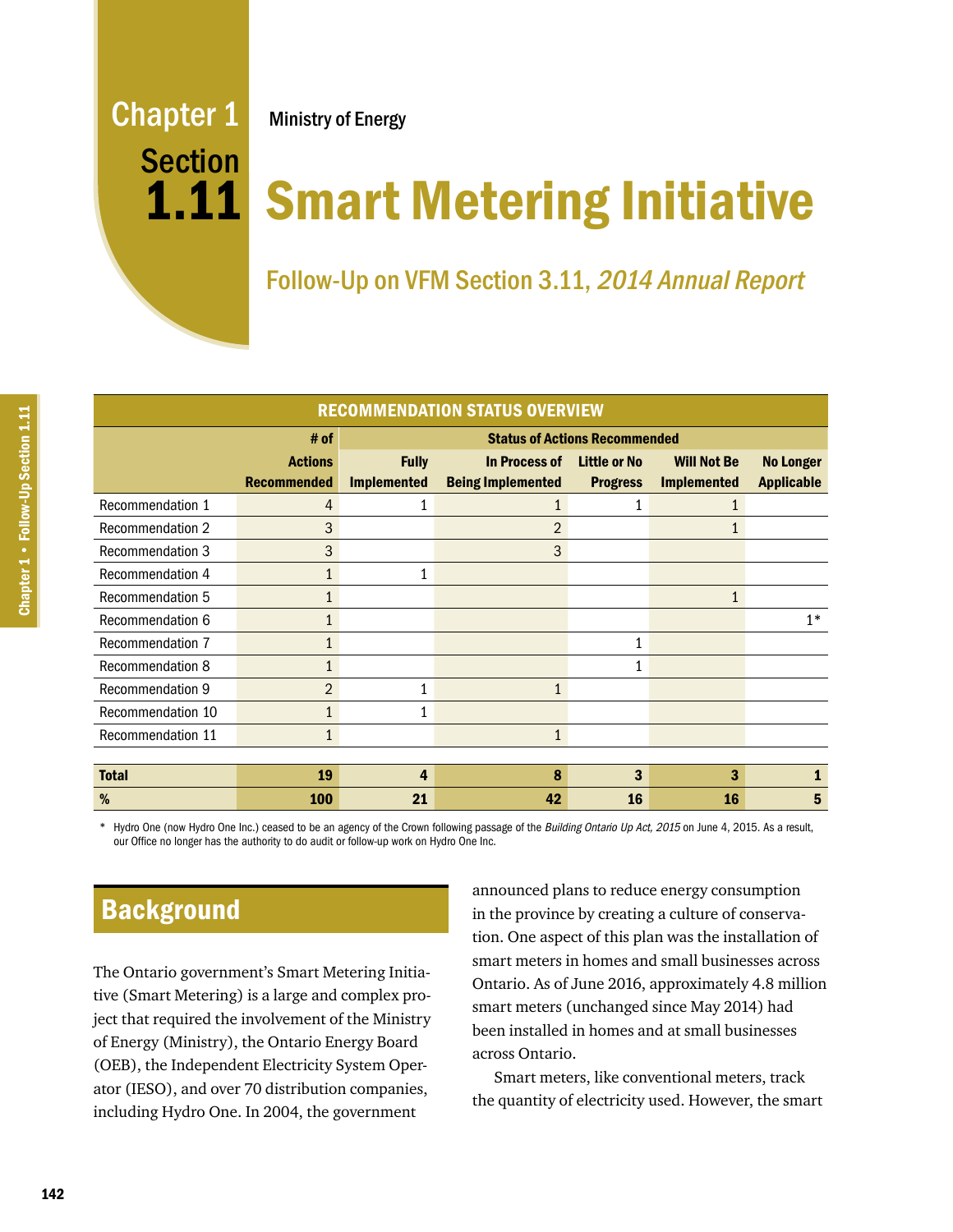meters also log use by time of day. This feature allows for the introduction of time-of-use (TOU) pricing, which is intended to encourage ratepayers to shift electricity usage to times of off-peak demand, when rates are lower. Under TOU pricing, electricity rates are highest during the day, but drop at night, on weekends and on holidays. The combination of smart meters and TOU pricing was expected to encourage electricity conservation and reduce demand during peak times by encouraging ratepayers to, for example, run the dishwasher or clothes dryer at night rather than in the afternoon, and set the air conditioner's thermostat a few degrees warmer on summer afternoons. The reduction of peak demand could reduce the need to build new power plants, expand existing ones or enter into additional power purchase arrangements.

In our *2014 Annual Report*, we found that Smart Metering was rolled out by the Ministry with aggressive targets and tight timelines, without sufficient planning and monitoring by the Ministry, which had the ultimate responsibility to ensure that effective governance and project-management structures were in place to oversee planning and implementation. Many of the anticipated benefits of Smart Metering had not been achieved and its implementation had been much more costly than projected.

Our other significant concerns included the following:

- The Ministry did not complete any cost-benefit analysis or business case prior to making the decision to mandate the installation of smart meters. In contrast, other jurisdictions, including British Columbia, Germany, Britain and Australia, all assessed the cost-effectiveness and feasibility of their smart-metering programs before proceeding.
- After the government announced the rollout of Smart Metering in April 2004, the Ministry prepared a cost-benefit analysis and submitted it to Cabinet. However, the analysis was flawed; its projected net benefits of approxi-

mately \$600 million over 15 years were significantly overstated by at least \$512 million.

- The Ministry had neither updated the projected costs and benefits of Smart Metering, nor tracked its actual costs and benefits, to determine the actual net benefits realized. As the project progressed, there were many challenges with its development and implementation. As of May 2014, our analysis showed that overall smart meter-related implementation costs had reached almost \$2 billion (compared to the initial projected cost of \$1 billion), with additional costs to come. The majority of these costs were passed on to the ratepayers in Ontario.
- The purpose of Smart Metering was to enable TOU pricing, which was expected to reduce electricity demand during peak periods. The Ministry set several targets to reduce peak electricity demand, but these targets had not been met.
- Ratepayers pay different amounts for the same power usage depending on where they live in Ontario, mainly due to different delivery costs of over 70 distribution companies. For example, at the time of our 2014 audit, a typical residential electricity bill could vary anywhere between \$108 and \$196 a month, mainly because of the variation in delivery costs ranging from \$25 to \$111 a month charged by different distribution companies.
- The difference between the On-Peak and Off-Peak rates had not been significant enough to encourage a change in consumption patterns. When TOU rates were introduced in 2006, the On-Peak rate was three times higher than Off-Peak; by the time of our 2014 audit, that differential had fallen to 1.8 times.
- The significant impact of the Global Adjustment on TOU rates was not transparent to ratepayers. Between 2006 and 2015, the 10-year accumulative actual and projected Global Adjustment totalled about \$50 billion which was equivalent to almost five times the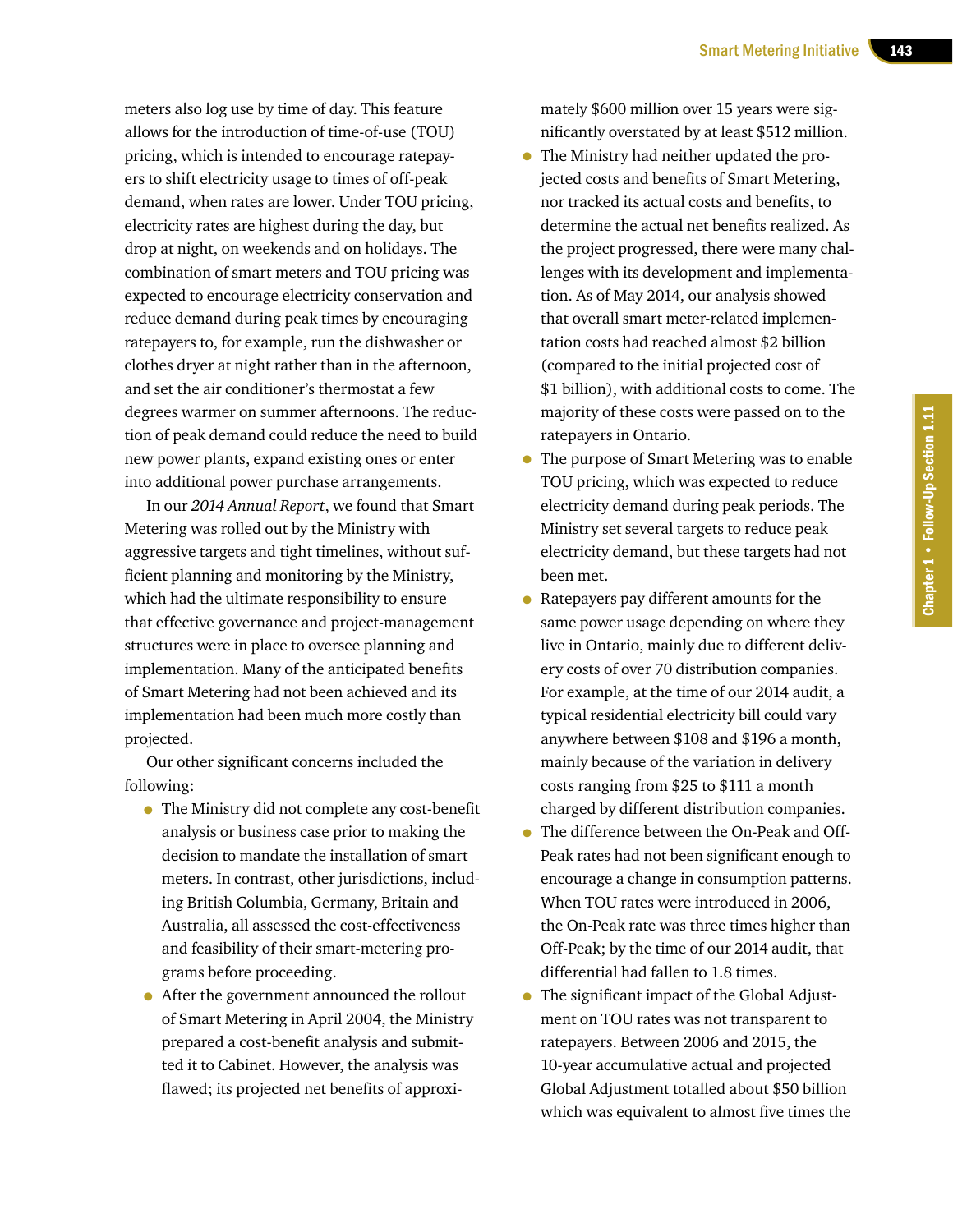2014 provincial deficit of \$10.5 billion. The Global Adjustment represented an additional payment covered by ratepayers over the market price of electricity and it accounted for about 70% of each of the three TOU rates.

- Under Smart Metering, a \$249-million provincial data centre was established to collect, analyze and store electricity consumption data. However, most distribution companies used their own systems to process smartmeter data. The costs of this duplication—one system at the provincial level and another locally—were passed on to ratepayers.
- Additionally, we noted that many of Hydro One's billing complaints related to the increases in the TOU rates, connectivity issues between smart meters and associated communication systems, bills based on errors arising from smart meters connected to incorrect addresses, and other Hydro One billing system issues.

In our report, we directed recommendations to the Ministry, the IESO, Hydro One and the OEB. We recommended that business cases be prepared before proceeding with any major projects in the future; that the structure and pricing of the TOU program be re-evaluated; that Hydro One improve its systems for dealing with ratepayer complaints about billing and metering issues; that the impact of the Global Adjustment on electricity bills be transparent to ratepayers; and that the limitations and options surrounding the provincial data centre be reassessed.

We made a number of recommendations for improvement and received commitments from the Ministry, the IESO, Hydro One and the OEB that they would take action to address our recommendations.

# Standing Committee on Public **Accounts**

In May 2015, the Standing Committee on Public Accounts (Committee) held a public hearing

on our 2014 Smart Metering Initiative audit. In November 2015, the Committee tabled a report in the Legislature resulting from this hearing. The Committee endorsed our findings and recommendations. The Committee made eight additional recommendations and asked the Ministry, the IESO, and the OEB to report back by the end of March 2016. The Committee's recommendations and follow-up on their recommendations are found in **Chapter 3**.

# Status of Actions Taken on Recommendations

The Ministry, the OEB and the IESO provided us with information in spring and summer of 2016 on the current status of the recommendations we had made in our *2014 Annual Report*. According to the information we received, only about 20% of our recommendations had been fully implemented, specifically in the areas of conducting a cost-benefit analysis prior to implementing major initiatives in the electricity sector; educating the distribution companies about the proper business processes to follow when submitting consumption data to the provincial data centre; and improving security controls when accessing smart-meter data. The Ministry was in the process of implementing about 40% of our recommendations, mainly in the areas of considering different scenarios or alternatives as part of the long-term energy process; ensuring ratepayer concerns are addressed properly and in a timely manner, and that clear, timely and accurate bills are issued to ratepayers; and proposing changes to legislation that would require utilities to report smart meter-related fire incidents. However, the Ministry has shown little or no progress in 16% of our recommendations, specifically in areas such as reducing the duplication of smart-meter processing costs, and ensuring that Ontario's electricity supply and demand forecasts are critically re-evaluated periodically. Three recommendations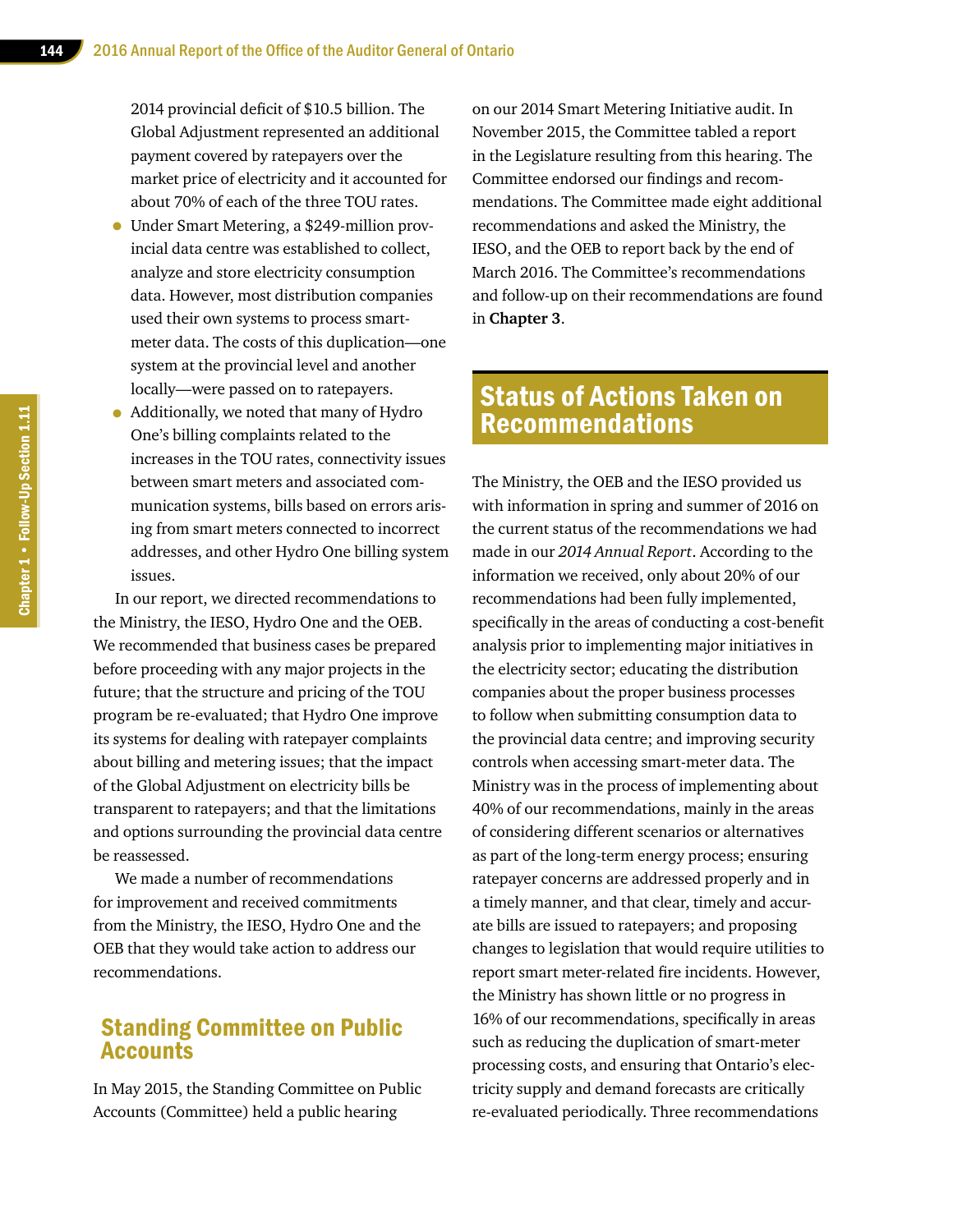will not be implemented and one recommendation addressed to Hydro One is no longer applicable. Hydro One did not participate in our follow-up work. Hydro One Inc., formerly called Hydro One, and its subsidiaries are no longer agencies of the Crown under the *Building Ontario Up Act, 2015*, and so, are not required to respond to our recommendations. We were therefore unable to assess the status on our recommendation regarding its contracting and procurement activities.

The status of each of our recommendations is summarized below.

# Governance and Oversight of Planning and Implementation

#### Recommendation 1

*To ensure that any future major initiative in the electricity sector is implemented cost-effectively and achieves its intended purposes, the Ministry of Energy should:*

• *conduct <sup>a</sup> cost-benefit analysis or business case prior to implementing an initiative to assess costs, benefits and risks;* Status: Fully implemented.

#### **Details**

In our 2014 audit, we found that the Ministry did not complete any cost-benefit analyses or businesscase studies before making the decision to install smart meters across Ontario. The lack of a proper cost-benefit analysis exposed the province to unanticipated risks and unknown cost.

During our follow-up, we found that the Ministry has since performed business-case studies prior to undertaking recent projects related to smart-metering initiatives.

In late 2014, the Ministry worked with the IESO and the Advanced Energy Centre to prepare a business case for a new data project that combines time-of-use (TOU) consumption data with other data relating to, for example, weather, location and property information, and consumers' participation in conservation. The purpose of this project is to develop a combined data set that the Ministry can use to analyze electricity usage and make informed decisions on energy policy, infrastructure planning and conservation programs. The Ministry, IESO and Advanced Energy Centre consulted with 18 local distribution companies to assess the costs, benefits and implementation considerations of the project, including ways to ensure the privacy and security of customer information. The business case determined that the potential benefits will outweigh the potential costs. The Ministry is currently reviewing and assessing the business case to determine further action.

In fall 2014, the Ministry commissioned a study to evaluate the current state of the smart grid in Ontario. Smart grid is an intelligent electricity infrastructure that uses advanced communications and control technology to improve the flexibility, reliability and efficiency of the electricity system (smart metering represents the first step toward creating a smart grid). To maximize benefits and minimize risks to Ontario, the study evaluated three different smart grid deployment scenarios for the future. It also identified potential barriers to achieving the full value of the estimated benefits. This report will inform the Ministry's future policy considerations with regard to the development and adoption of the smart grid.

• *review the role of the Ontario Energy Board as an independent regulator when ministerial directives that impact electricity rates are issued;* Status: Will not be implemented. The Office of the Auditor General continues to believe that the role of the OEB as an "independent" regulator should be reviewed.

#### **Details**

After the government announced Smart Metering in April 2004, the Minister of Energy issued a directive to the OEB requiring it to develop an implementation plan to achieve the government's smart-meter targets. Our 2014 audit noted that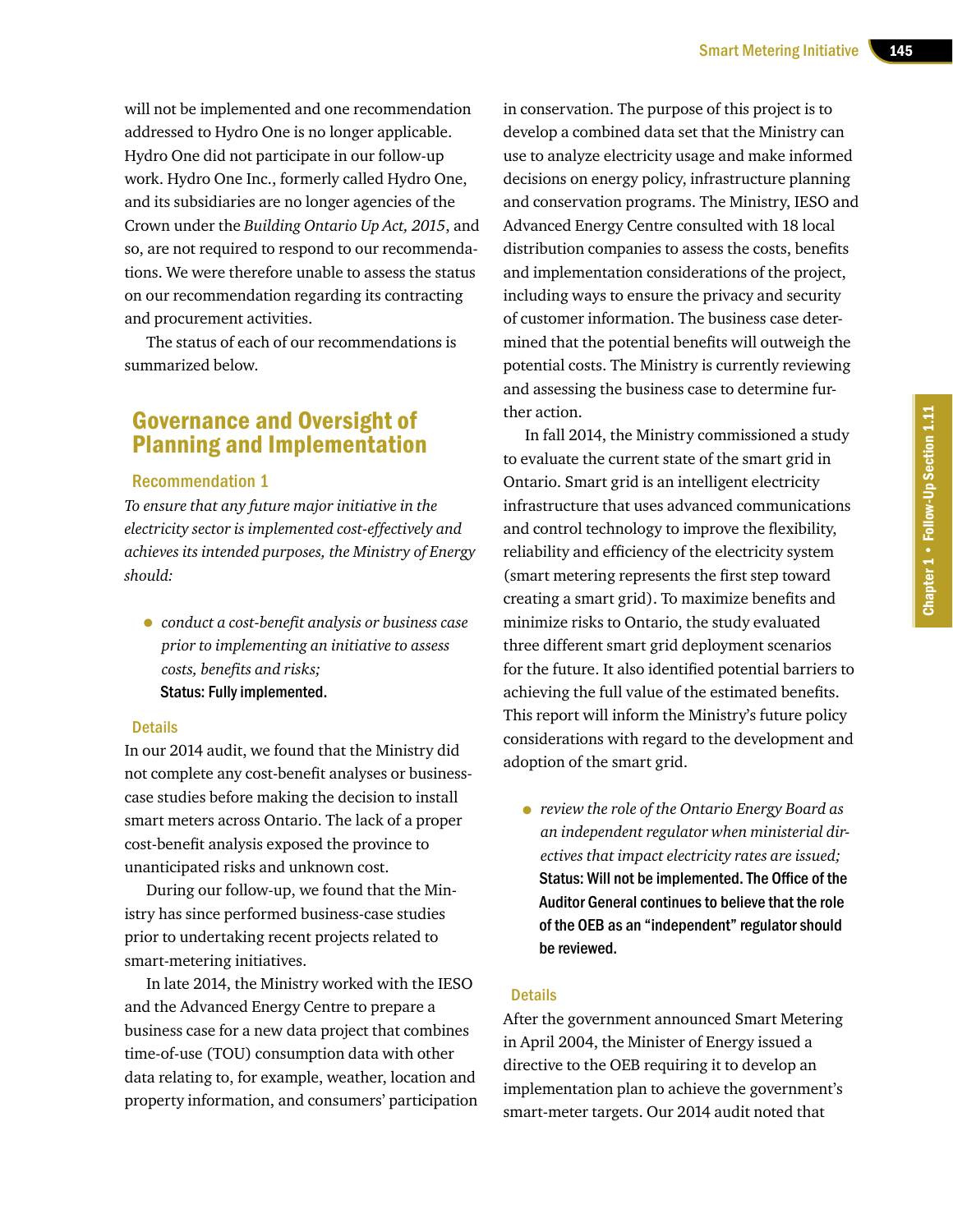the Ministry had set aside the regulatory role of the OEB. Instead of conducting a cost-benefit analysis and submitting the analysis to the OEB for independent review and objective evaluation, the Ministry directed the OEB to develop the implementation plan and project the costs associated with implementation.

The *Energy Statute Law Amendment Act, 2016*, proclaimed into force on July 1, 2016, changed the electricity planning process in Ontario. Under the new legislation, the Ministry is responsible for developing and updating Long-Term Energy Plans for Ontario while the OEB is responsible for preparing an implementation plan when the Ministry requests it. In other words, the Ministry will not implement this recommendation because the new long-term energy planning process does not enable OEB to review and approve the Ministry's plans as an independent regulator.

• *consider different scenarios or alternatives as part of the planning process to assess possible risks and uncertainties; and* Status: In the process of being implemented by mid-2017.

## **Details**

In our 2014 audit, we found that many other jurisdictions, including British Columbia, Germany, Great Britain and Australia, all assessed the cost-effectiveness and feasibility of smart-meter programs before implementing them. Compared to these other jurisdictions, the implementation of smart metering in Ontario was without a proper cost-benefit analysis, including an assessment of the risks and costs associated with the project.

During our follow-up, we found that the Ministry has considered different scenarios, possible risks and uncertainties in the development of the smart grid. In fall 2014, the Ministry commissioned a study that identified and evaluated three different deployment scenarios and their potential barriers. This study will help the Ministry make decisions on the policy framework and tools needed to best

support the development of the smart grid, and to maximize benefits and minimize risk for Ontario.

With respect to planning for the energy sector, the *Energy Statute Law Amendment Act, 2016* requires the IESO to submit a technical report to the Ministry containing information on the adequacy and reliability of electricity resources with respect to anticipated electricity supply, capacity, storage, reliability and demand. The Ministry is required to develop the Long-term Energy Plan after thorough consideration of the technical report, different scenarios, and risks and feedback from public consultations. Subsequent to the new legislation that came into effect the Ministry has begun the development of the next Long-Term Energy Plan, which is to be finalized and released in mid-2017.

• *re-evaluate and update the implementation plan periodically to identify and respond to changing conditions and unforeseen events in the electricity market.* Status: Little or no progress.

#### **Details**

Our 2014 audit found that Smart Metering was implemented without sufficient periodic re-evaluation of Ontario's electricity supply and demand positions throughout the implementation period. As a result, the province maintained the aggressive implementation timelines and approved significant new increases in power generation capacity even though the demand for electricity fell in 2016.

The new *Energy Statute Law Amendment Act, 2016* also requires the Ministry to periodically issue a Long-Term Energy Plan that sets out the government's goals and objectives for the energy sector, including adapting to changing market, technology and economic conditions. The Ministry is required to consult with consumers, distribution companies, generators, transmitters, and other stakeholders in the energy sector in developing the Long-Term Energy Plan. However, since the new legislation came into effect, the Ministry has not re-evaluated the Long-Term Energy Plan.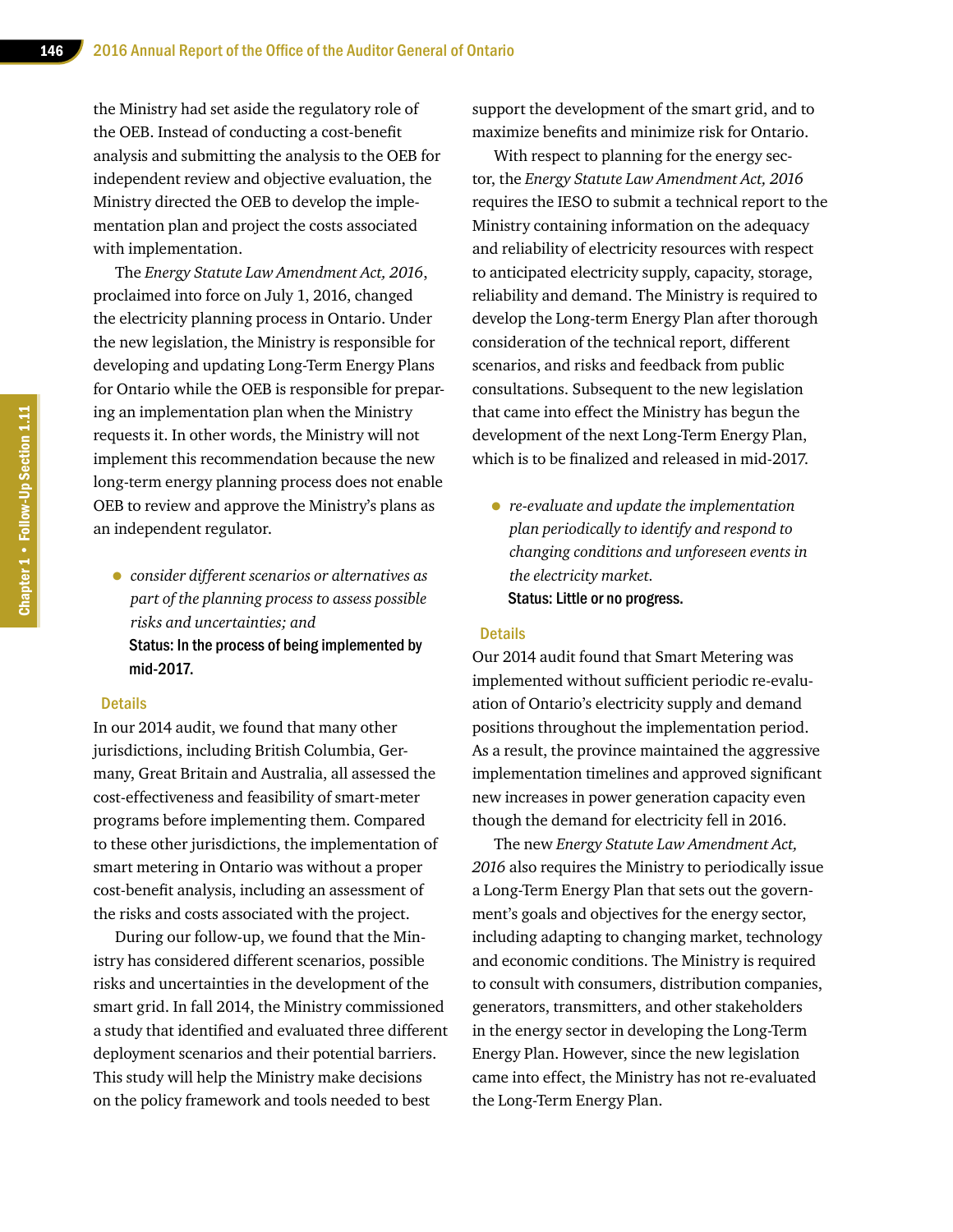# Billing Impacts on Electricity Charge to Ratepayers

## Recommendation 2

*To ensure that the combination of smart meters and time-of-use (TOU) pricing is effective in changing ratepayer electricity-usage patterns to reduce peak electricity demand and related infrastructure costs, and that ratepayers understand the impacts of TOU pricing on their electricity bills, the Ministry of Energy should work with the Ontario Energy Board and/or the distribution companies to:*

• *evaluate TOU pricing design, including TOU rates, TOU periods and the allocation of the Global Adjustment across the three TOU rates;* Status: In the process of being implemented by April 2021.

#### **Details**

Our 2014 audit found that the difference between the On-Peak and Off-Peak electricity rates was not significant enough as an incentive for ratepayers to reduce peak electricity demand. We also found that the distribution of TOU periods did not fully reflect actual patterns of electricity use. Because of the substantial growth of the Global Adjustment (an extra charge mainly to cover the gap between the guaranteed prices paid to contracted power generators and the electricity market price), the On-Peak-to-Off-Peak ratio dropped from three-to-one in 2006 to 1.8-to-one in 2014, meaning that On-Peak power cost 1.8 times as much as Off-Peak at the time of our last audit.

Subsequent to our audit, on November 16, 2015, the OEB completed an extensive review of the TOU pricing design and increased the ratio between On-Peak and Off-Peak to a minimum of 2:1. The OEB has also released a report that set out a multi-year plan that will redesign the electricity pricing structure. The five actions included in the multi-year plan are as follows:

1. update the pricing plan's objectives, including a greater focus on peak demand reduction;

- 2. improve consumers' understanding of the TOU program and how to effectively respond to TOU pricing;
- 3. conduct pricing pilots to determine an optimal pricing structure;
- 4. engage low-volume business consumers to discuss TOU concerns; and
- 5. work with the government to reduce regulatory barriers that limit OEB's ability to change the TOU periods and the allocation of Global Adjustment.

The OEB has already incorporated new objectives into its pricing plan (action 1). It was in the process of implementing the remaining four actions. For example, the OEB has retained a consultant to assist with the redesign of its consumer website (to be completed by early 2017), to help consumers better respond to TOU pricing and manage their energy consumption (action 2). The OEB also engaged an expert to help set up pricing pilots to assess options for new TOU designs (action 3). And, in an effort to widen the difference between On-Peak and Off-Peak rates, the OEB changed the way the Global Adjustment is allocated across the three TOU rates (action 5). As a result, the On-Peak rate was more than two times higher than Off-Peak rate at the time of our follow-up.

Throughout 2017 and 2018, the OEB will be implementing pilots to assess the different pricing and non-pricing mechanisms. The OEB estimated that it will take about three to five years to fully implement the redesign of the electricity pricing structure.

• *monitor trends in ratepayer electricity consumption to evaluate the effectiveness of TOU pricing over time; and* Status: In the process of being implemented by December 2018.

## **Details**

The distribution companies that we consulted during our 2014 audit said they did not conduct studies to examine the changes in consumption after the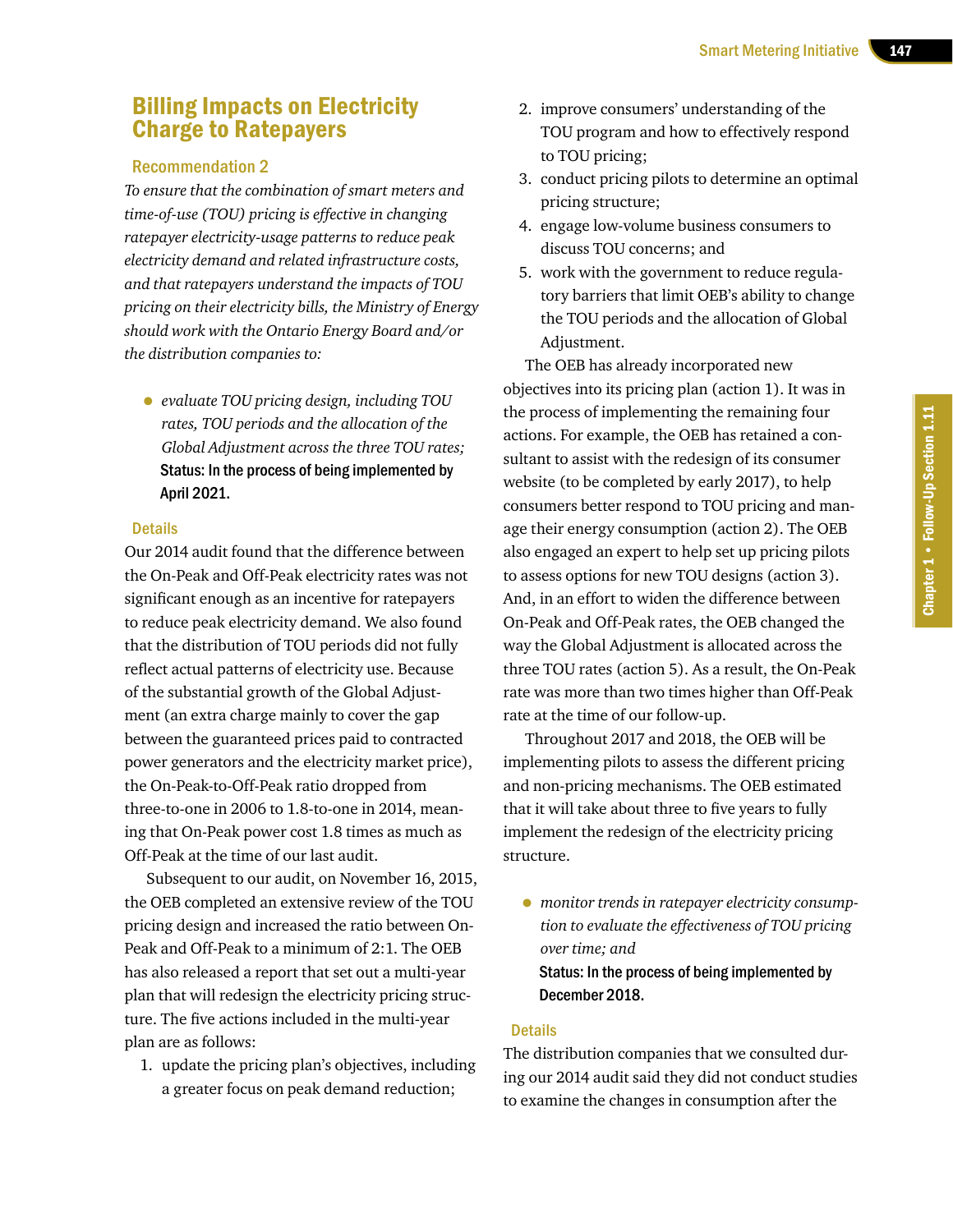implementation of TOU pricing. Studies commissioned by the Ontario Power Authority (now the IESO) and the OEB concluded that TOU pricing had only a modest impact on reducing peak demand among residential ratepayers, a limited or unclear effect on small businesses, and no impact at all on energy conservation.

Subsequent to our audit, the IESO and OEB conducted three studies since 2014 to monitor trends in ratepayer electricity consumption and evaluate the effectiveness of TOU pricing over time.

In February 2016, the IESO published the results of a study indicating that residential customers showed clear patterns of shifting their electricity consumption from high- to low-peak periods, but little evidence of conservation. The magnitude of consumption-shifting, however, also appeared to diminish from 2012 to 2014, as people either shifted less of their usage to low-peak times, or they slowly reverted back to high-peak usage. Small businesses showed only marginal consumptionshifting behaviours and were less responsive to the TOU prices than residential customers.

The OEB commissioned a consumer researcher to gather evidence on consumer awareness about TOU. Key findings from the consumer research, completed in January 2015, were as follows:

- consumers have a moderate level of awareness of the TOU program;
- residential and business consumers displayed confusion and a lack of understanding about the electricity system in Ontario;
- many consumers do not understand the charges on their electricity bills;
- beyond knowing the names of the TOU periods, consumer awareness of the system falls off drastically; and
- even consumers who are aware of TOU pricing may still not understand when and how it works or what they need to do to reduce their electricity bills.

The OEB also commissioned another review to assess how consumers are responding to the

current pricing structure in Ontario. The December 2014 review showed the following:

- the perceived or actual monthly savings from shifting energy consumption away from highpeak times may not be enough to encourage consumers to permanently change their household routines in a meaningful way;
- the behaviours required to shift from high- to low-peak hours are perceived as being too complex and time-consuming;
- automatic or routine behaviours are hard to change; even those who understand TOU pricing and intend to shift their consumption behaviours may not end up doing so because of scheduling hassles.

The OEB indicated to us that consumers' response to the TOU program can be improved by better educating them about TOU pricing. As such, the OEB has made consumer education one of its priorities. It is currently working with a newly established Consumer Panel to assess what information consumers need to understand the system. The OEB is also in the process of implementing pilot projects that focus on building consumer awareness.

• *disclose the components of the TOU rates (electricity market price and Global Adjustment) separately on electricity bills so that the impact of the Global Adjustment is transparent to ratepayers.*

Status: Will not be implemented. The Office of the Auditor General continues to believe that this is a viable practice to increase both the awareness and transparency of the impact of the Global Adjustment to ratepayers.

#### **Details**

In our 2014 audit, we found that the impact of Global Adjustment on TOU rates was not transparent to ratepayers because it was embedded in the TOU rates on the electricity bills. We noted that the Global Adjustment charged to ratepayers had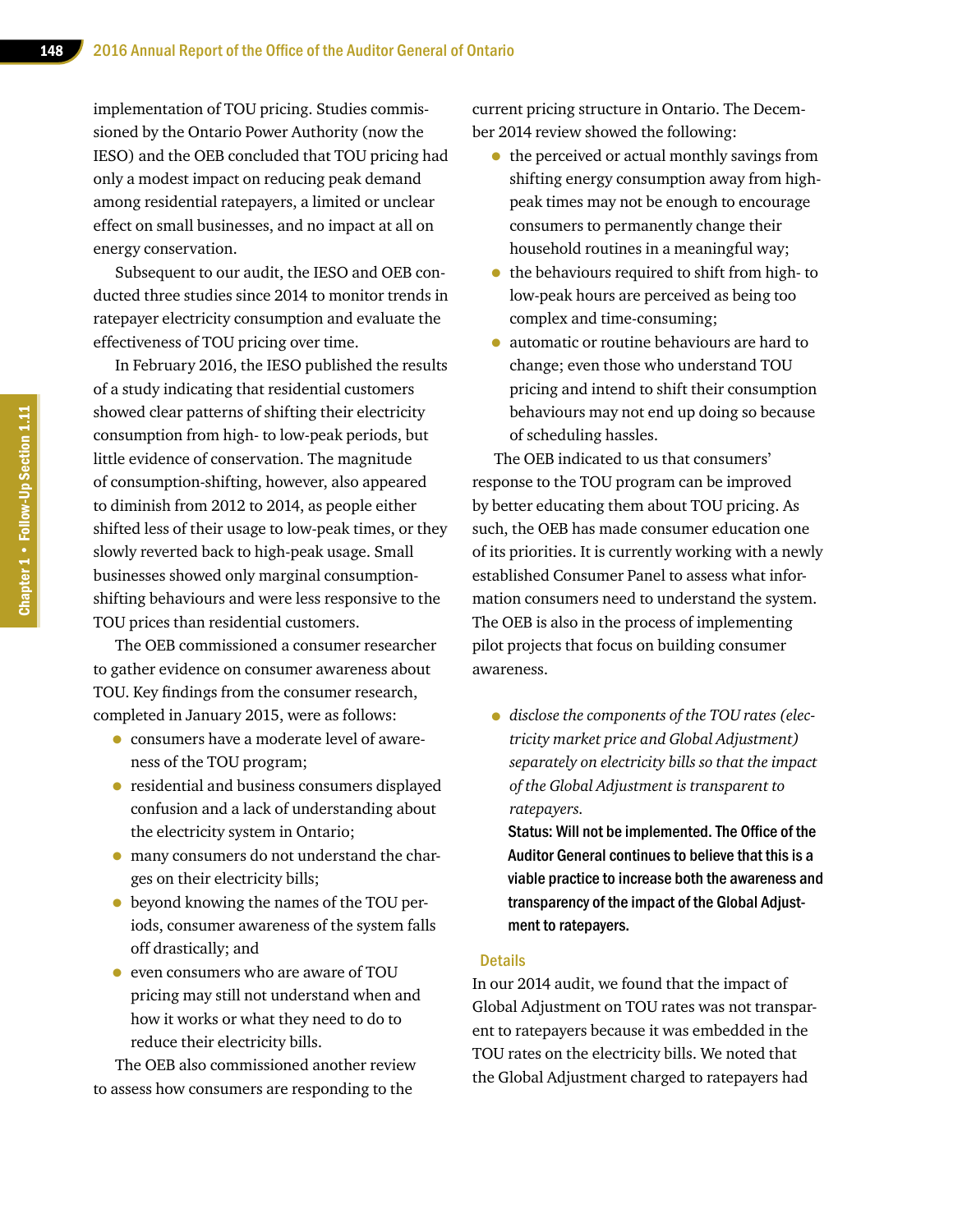increased significantly since 2006 and accounted for about 70% of each TOU rate in 2013.

The OEB has considered our recommendation, but decided not to implement it. The Global Adjustment is a component of the cost of electricity and is incorporated into the setting of TOU prices. OEB does not believe a breakdown of TOU prices would clarify pricing for consumers but likely to create more confusion. It does not think that showing the Global Adjustment as a separate line item will help consumers make decisions about electricity consumption and how to manage their electricity costs. Instead, it believes consumers are focused on their TOU usage when making decisions about how to reduce their electricity costs. Instead of showing the Global Adjustment as a separate line item on the electricity bill, the IESO publicly reports the Global Adjustment breakdown by business and consumer categories. It also indicated that it will conduct pilots to assess other changes to make the electricity bills easier to understand, including the following:

- renaming the TOU time periods;
- redesigning the visual presentation of TOU time periods;
- modifying the presentation of the electricity bill; and
- providing better information on different household appliances, such as the amount of electricity the appliance consumes, the cost of that electricity, and how use and costs can be managed under TOU pricing.

However, the OEB has limited ability to mandate changes to the electricity bills of low-volume consumers because they are governed by Ontario regulations. The OEB noted in its response that consumers have access to information regarding the cost of the Global Adjustment through IESO's publicly available market price website. The OEB's Regulated Price Plan Reports also provide details on estimates of the Global Adjustment costs and how those costs are allocated to the three TOU periods.

Our position is that these changes will not address our recommendation to increase awareness of Global Adjustment among ratepayers and transparency of its impact on them.

## Recommendation 3

*To ensure that ratepayer concerns are addressed properly and in a timely manner, and that clear, timely and accurate bills are issued to ratepayers, the Ministry of Energy should work with the Ontario Energy Board, Hydro One and other distribution companies to:*

• *improve tracking of the nature and details of ratepayer enquiries and complaints to identify and monitor common or recurring concerns;* Status: In the process of being implemented by December 2016.

#### **Details**

Our 2014 audit found that many distribution companies we consulted did not track enquiries and complaints separately, nor did they log the nature or type of complaints. As a result, they were unable to quantify the volume of complaints relating to Smart Metering before and after its implementation, and could not separate concerns about smart meters from those about billing.

At the time of our follow-up, the OEB had implemented processes for tracking and monitoring the concerns it received from energy consumers as part of its responsibility for protecting the interest of consumers. With respect to customer complaints to distribution companies, the OEB is going to require distribution companies to address consumer complaints within 10 business days and to maintain records of complaints. Once the new process becomes mandatory, distribution companies are required to report to the OEB on service quality metrics related to complaints and customer communications. This information will allow the OEB to assess the distributor companies' complaint handling practices and to identify trends in complaints that require further investigation.

• *better educate ratepayers about the impacts of time-of-use (TOU) pricing and other factors*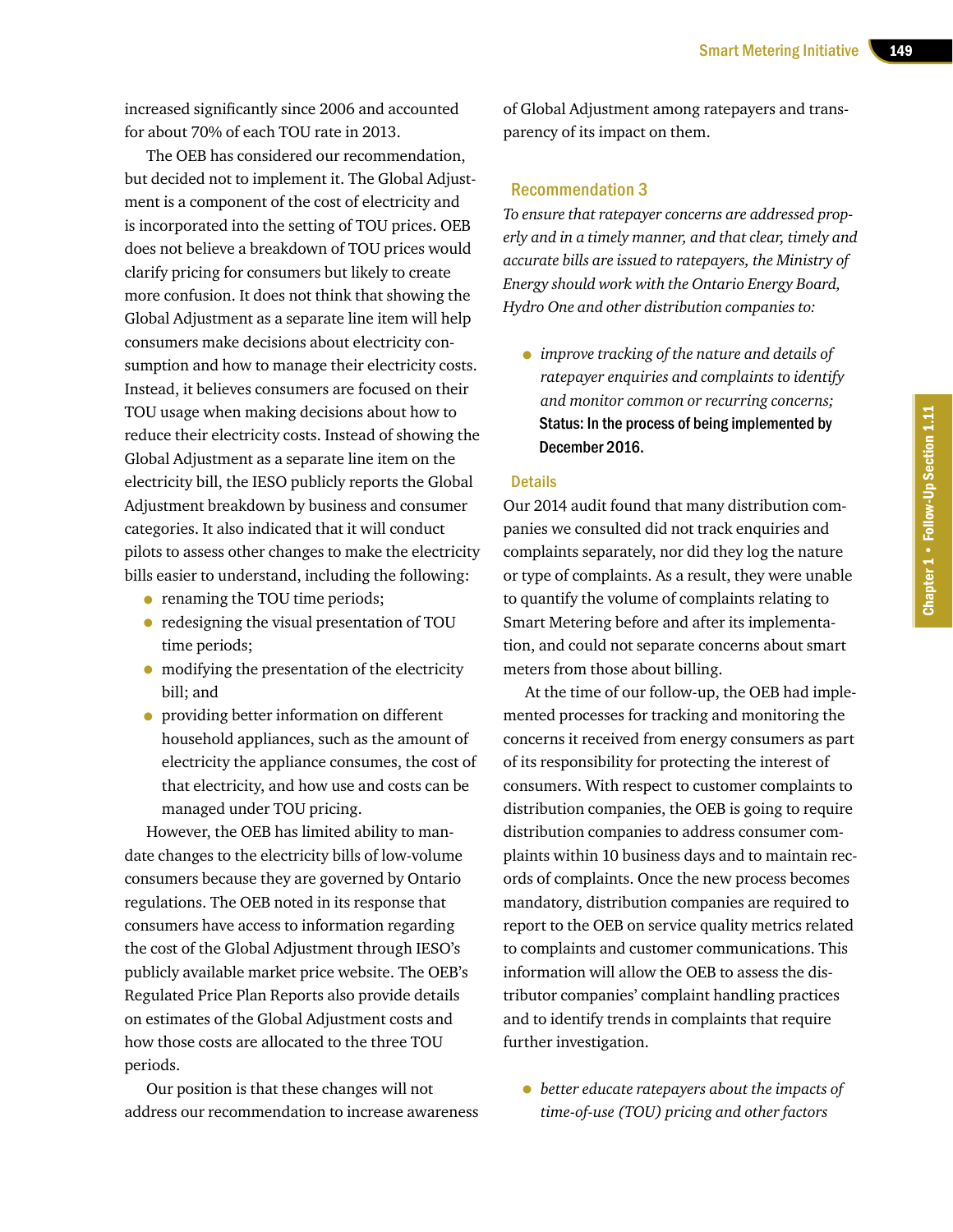*on electricity bills, as well as the root causes of potential metering or billing issues and what is being done to address them; and* Status: In process of being implemented by December 2018.

#### **Details**

Our 2014 audit found that ratepayers usually raised questions and concerns about Smart Metering by contacting the OEB and the distribution companies. Between 2008 and 2014, about two-thirds of customer enquiries and complaints received by the OEB questioned the TOU pricing structure and whether it would save them money. Those distribution companies that tracked the nature of complaints also reported that a majority of the concerns raised by ratepayers was related to TOU pricing.

As previously mentioned under Recommendation 2 (bullet 2), the OEB commissioned two consumer research studies that suggested consumers are still unsure about how TOU pricing works. The OEB indicated that by December 2018, it will implement the following actions:

- improve the electricity bill to clarify TOU pricing for consumers, such as modifying the presentation of the electricity bill and including better information on how the cost of operating household appliances can be managed; and
- redesign its consumer website to improve the delivery of useful information and tools to help consumers take full advantage of TOU pricing and manage their energy consumption and costs.
- • *identify and fix any problems with their billing systems and local communication systems on a timely basis, and monitor the performance of those systems over time to reduce ratepayer complaints triggered by these problems.* Status: In process of being implemented by December 2016.

#### **Details**

At the time of our 2014 audit, Hydro One (now Hydro One Inc.), Ontario's largest distribution company, was adapting to and working on some technical issues with its new billing system. This resulted in complaints about erroneous bills, prolonged estimated bills, delayed bills and other billing errors. In addition, some ratepayers did not receive any bills or received only estimated bills for extended periods because actual consumption data was not available given connectivity issues between the smart meters and associated local communication systems.

Subsequent to our audit, the OEB required Hydro One to develop plans and take corrective actions to fix the technical issues affecting its customer billing system and the smart-meter network. The OEB informed us that Hydro One fixed its billing problems and returned to normal collection operations in mid-2015.

To minimize billing errors in the future, the OEB also implemented the following new billing rules that require all distribution companies to:

- issue bills based on actual meter readings instead of estimates;
- stop disconnecting customers for an unpaid bill where all of the consumption was estimated;
- achieve a 98% billing accuracy score based on a new OEB performance measure calculation; and
- implement monthly billing instead of bimonthly billing to their customers by no later than December 31, 2016.

# Billing Impacts of Delivery Charge on Ratepayers

#### Recommendation 4

*To ensure that the unanticipated costs incurred by distribution companies in implementing the Smart Metering Initiative are justified, and that any significant cost variations among distribution companies are adequately explained, the Ontario Energy Board*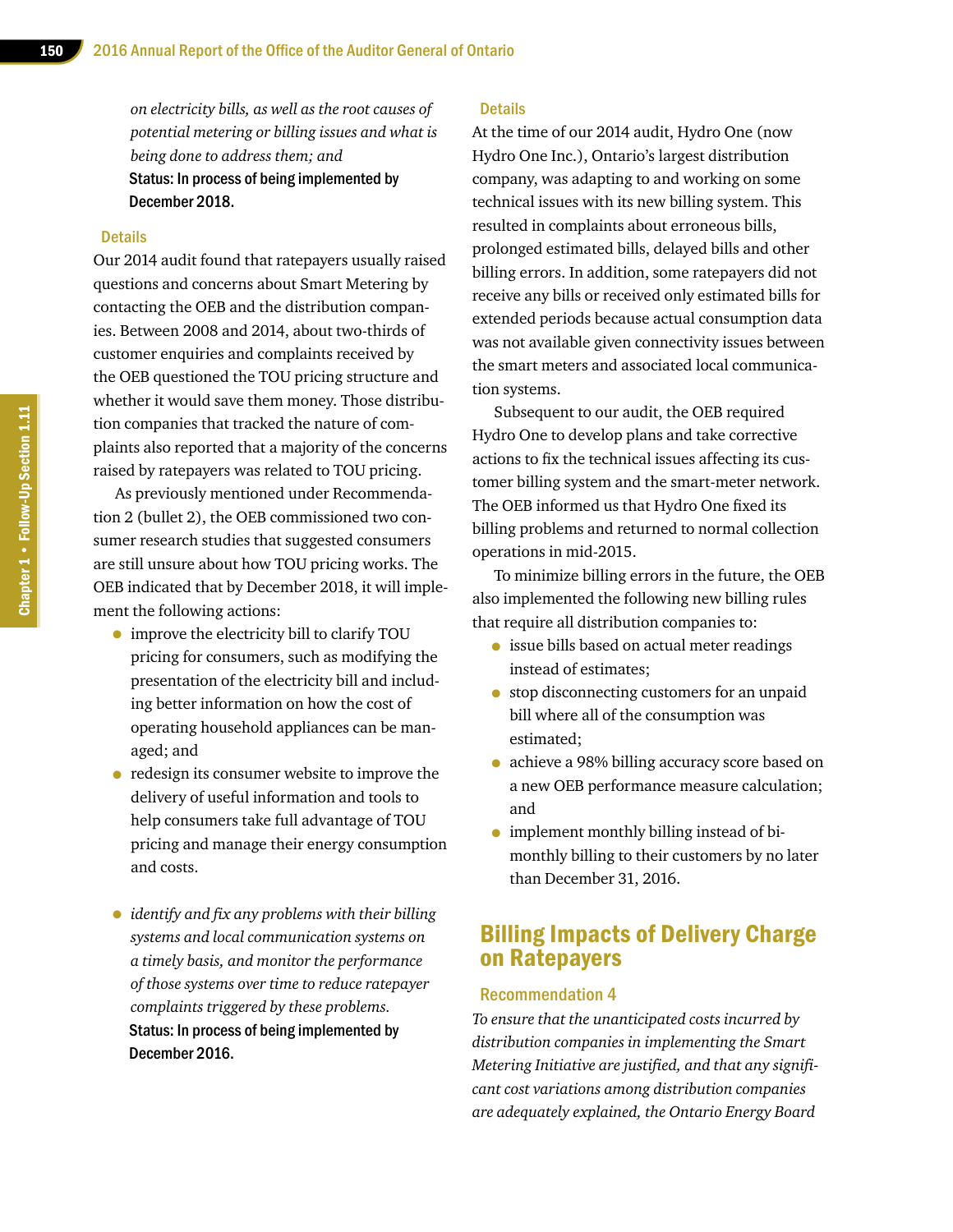*should perform detailed reviews of distributioncompany costs, including an analysis of cost variations for similar services among different distribution companies.*

#### Status: Fully implemented.

#### **Details**

Our 2014 audit found that each distribution company negotiated with different vendors to procure systems for their regions. This resulted in significant differences in the costs incurred by distribution companies. Such wide variation was mainly due to geographical issues in service areas and the degree of upfront expenses, such as projectmanagement and system-integration costs.

Since our last audit, the OEB has completed detailed reviews of all distribution company costs, including an analysis of cost variations for similar services among different distribution companies. Although the analysis found variations in smart meter costs among the distribution companies, the OEB's adjudication process found these cost variations to be reasonable and approved them.

#### Recommendation 5

*To improve cost-efficiency of the distribution companies and reduce variations in distribution companies' costs, the Ministry of Energy, in conjunction with the Ontario Energy Board, should formally conduct a cost-benefit analysis into consolidating distribution companies as recommended by the Ontario Distribution Sector Review Panel.*

Status: Will not be implemented. The Office of the Auditor General continues to believe that the Ministry should formally conduct a cost-benefit analysis into consolidating distribution companies to improve cost-efficiency of, and to reduce cost variations in, distribution companies.

#### **Details**

Our 2014 audit found that ratepayers pay significantly different amounts for the same power usage depending on where they live in Ontario and which distribution company provides the service. The Ontario Distribution Sector Review Panel,

established by the Minister of Energy, made a recommendation to merge the existing distribution companies into eight to 12 larger ones. The mergers were expected to help reduce sector-wide operating costs by 20% in areas such as customer service, billing, facilities maintenance and administration.

During our follow-up, the Ministry advised us that although the government will not legislate or force consolidation within the distribution sector, it has created incentives for voluntary consolidation. In June 2015, the Ontario government announced a time-limited relief on taxes pertaining to transfers of electricity assets, such as transactions involving the merger or acquisition of distribution companies. Between January 1, 2016, and December 31, 2018, the provincial transfer tax rate of local distribution companies will be reduced from 33% to 22%, and distribution companies with fewer than 30,000 customers will be completely exempt from paying transfer taxes.

### Recommendation 6

*To ensure that any future project is implemented cost-effectively and in compliance with sound business practices, Hydro One should review and improve its contracting and procurement activities, such as retaining adequate documentation to justify vendor selection and evaluation and acquiring enough knowledge about a project's business requirements before issuing a Request for Proposal, to minimize the risks of significant contract-cost increases.*

Status: No longer applicable. Hydro One (now Hydro One Inc.) ceased to be an agency of the Crown following passage of the Building Ontario Up Act, 2015 on June 4, 2015. As a result, our Office no longer has the authority to do audit or follow-up work on Hydro One Inc.

#### **Details**

Our 2014 audit noted that the smart-meter project management and system-integration costs incurred by Hydro One were significantly high compared to other distribution companies. We identified areas where Hydro One could improve its contracting and procurement practices.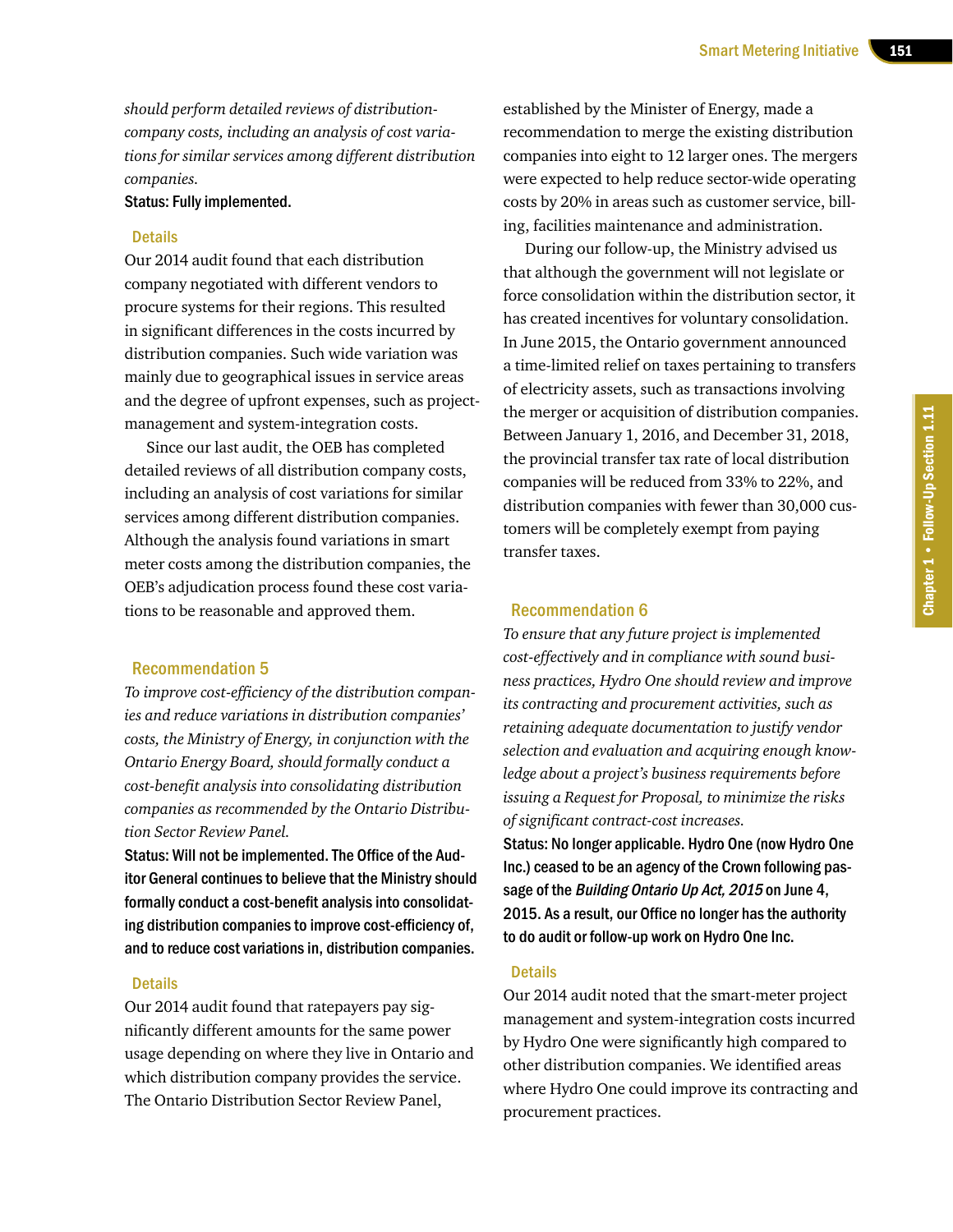In February 2016, our Office formally requested Hydro One Inc. (previously Hydro One) to report back on the status of its actions taken to address our recommendation. In response to our request, Hydro One Inc. notified our Office that it will not participate in our follow-up work. Since the government passed the *Building Ontario Up Act, 2015*, under which Hydro One Inc. and its subsidiaries are not agencies of the Crown, Hydro One Inc. is not required to participate in this follow-up. Without receiving any status updates from Hydro One Inc., our Office was not able to assess and report on the status of this recommendation.

## Smart-Meter Data Processing Systems and Costs

#### Recommendation 7

*To ensure that ratepayers are not burdened with the duplicated and ongoing costs of system development and integration, the Ministry of Energy should work with the Independent Electricity System Operator (IESO), the Ontario Energy Board (OEB) and the distribution companies to re-evaluate options around operating the provincial data centre and/or having separate local systems at individual distribution companies in order to determine the cost-effectiveness of various options and avoid continued duplication of systems and costs.*

Status: Little or no progress.

#### **Details**

The government designated the IESO as a Smart Metering Entity with an exclusive authority to operate a provincial data centre to collect, analyze and store smart-meter data; and to calculate electricity usage so that distribution companies can bill their customers using TOU pricing. However, our 2014 audit found that most distribution companies were using their own systems to process smart-meter data, resulting in duplication of systems and costs.

At the time of our follow-up, we found that the Ministry has made little progress in reducing the duplication of smart-meter processing costs.

The Ministry did not re-evaluate options around operating the provincial data centre and/or having separate local systems at individual distribution companies in order to determine their costeffectiveness and avoid continued duplication of systems and costs. The Ministry indicated that if local distribution companies are duplicating the functionalities of the provincial data centre, they are acting contrary to government regulation.

We noted the same issue we raised in 2014 where a large distribution company, with about 700,000 smart-meter customers, was not transmitting any data to the provincial data centre although their customers were charged the 79¢-a-month fee. Although this company has obtained approval from the OEB to fully integrate with the provincial data centre and has agreed to start using the provincial data centre to process TOU bills by September 2017, we found that ratepayers of this distribution company have continually paid for the monthly charge, totalling about \$20.9 million as of mid-2016 (up from \$7.7 million at the time of our 2014 audit), for a data centre the company has yet to start using.

The OEB issued an order in 2016 requiring IESO to implement more robust data gathering from smart meters and distribution companies. The IESO, in consultation with the Office of the Information and Privacy Commissioner of Ontario, is to develop an implementation plan to allow third-party access to depersonalized smart-meter data. This third-party access is intended to enable more detailed analysis of consumption across the province, with the resulting information used to support rate design, regional electricity planning and conservation initiatives.

#### Recommendation 8

*To ensure that any future province-wide project involving the complex electricity distribution sector is implemented cost-effectively, the Ministry of Energy should work with the relevant electricity sector organizations to set appropriate and reasonable implementation targets and timelines in order to*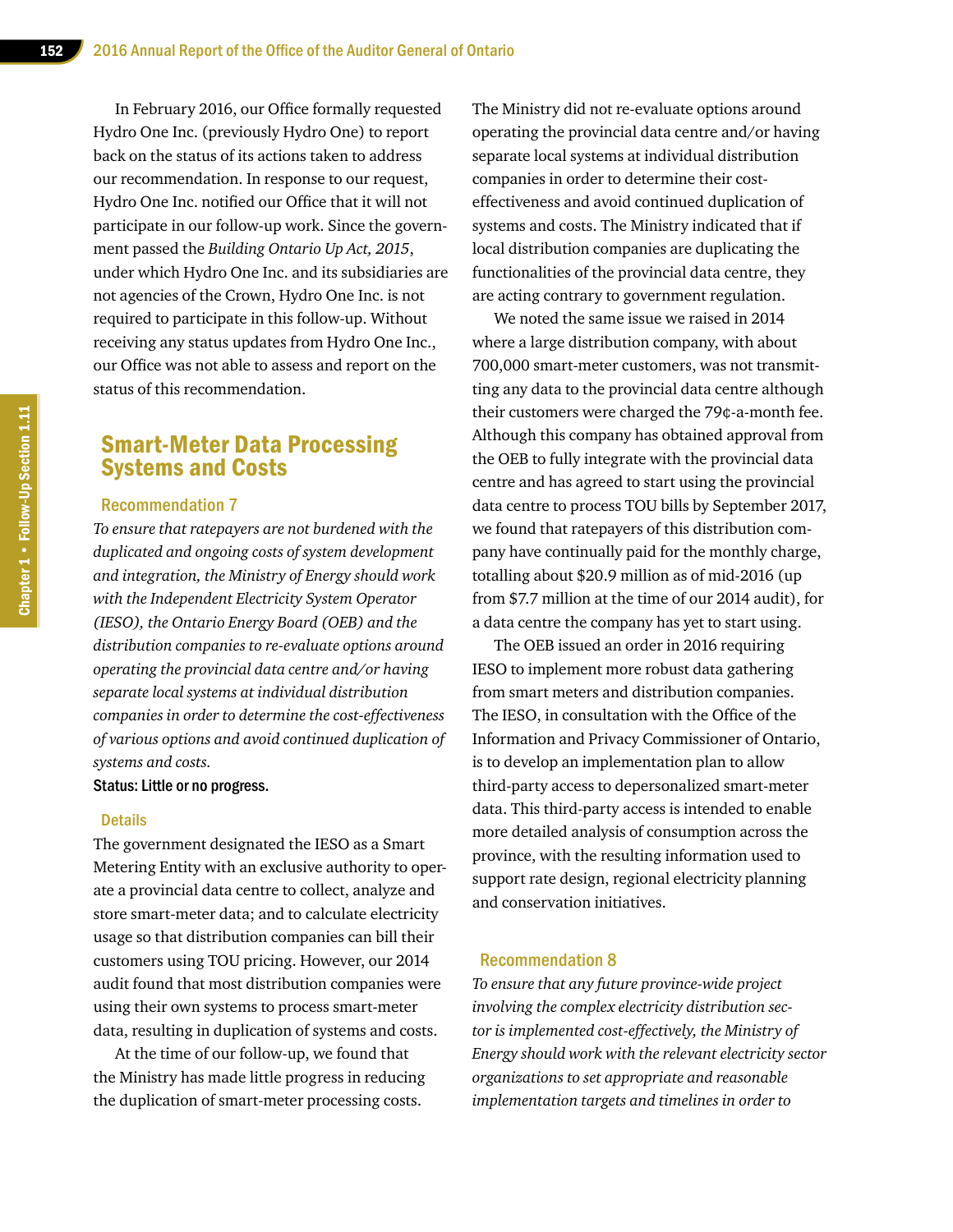*minimize the costs and risks associated with system development and integration for numerous distribution companies.*

Status: Little or no progress.

#### Details

In 2014, we found that the Ministry set tight and aggressive timelines for implementing TOU pricing. In particular, 40 out of 73 distribution companies applied for extensions to their mandated implementation dates because of operational or technical problems, including delays in integrating with the provincial data centre and data-quality issues with certain smart meters.

The Ministry acknowledged the importance of planning and consulting with various stakeholders before implementing any major initiatives in the future. The new energy planning process requires the Ministry to consult with various stakeholders in developing the next Long-Term Energy Plan, which is expected to be released by the Ministry in mid-2017. Although the IESO and OEB will develop and submit implementation plans to the Ministry for review, it is unknown at the time of this follow-up whether or not the specific targets and timelines are appropriate and reasonable.

# Smart-Meter Data Accuracy and **Quality**

#### Recommendation 9

*To ensure the accuracy, quality and usefulness of smart-meter data, the Independent Electricity System Operator should:* 

• *work with the distribution companies to review the limitations and the billing problems associated with the provincial data centre and the distribution companies' business processes, including improving the procedures of processing smart-meter data during meter replacements and power blackouts, as well as enhancing the data retrieval and querying capability of the provincial data centre; and*

## Status: In the process of being implemented by December 2016.

#### **Details**

At the time of our 2014 audit, we found several shortcomings in the way the provincial data centre processed smart-meter data (such as limited capabilities for data retrieval and querying), as well as in the business processes of the distribution companies. These limitations had affected the quality and usefulness of smart-meter data.

Subsequent to our audit, the IESO added a new feature to the provincial data centre whereby distribution companies can view summarized statistics on key smart-meter data in real time. This allows the distribution companies to identify issues and correct them as needed. The IESO had provided training for distribution companies on how to use this new feature and to generate correct billings during meter replacements and power blackouts in order to minimize billing errors.

The IESO has also developed and is implementing (by end of 2016) an enhanced data retrieval capability to support the increasing volume and variety of ad-hoc query and data extract requests at the provincial data centre. When the enhanced capability is fully implemented, distribution companies should be able to retrieve larger volumes of data for longer periods and further back in time. In addition, distribution companies should be able to extract data much more quickly than before.

• *educate the distribution companies about the proper business processes that have to be followed.* Status: Fully implemented.

#### **Details**

In 2014, we reported that some distribution companies did not follow the required business processes to submit time-of-use data to the provincial data centre, compromising the quality and completeness of the data submitted.

Subsequent to our audit, the IESO provided classroom training to distribution companies on the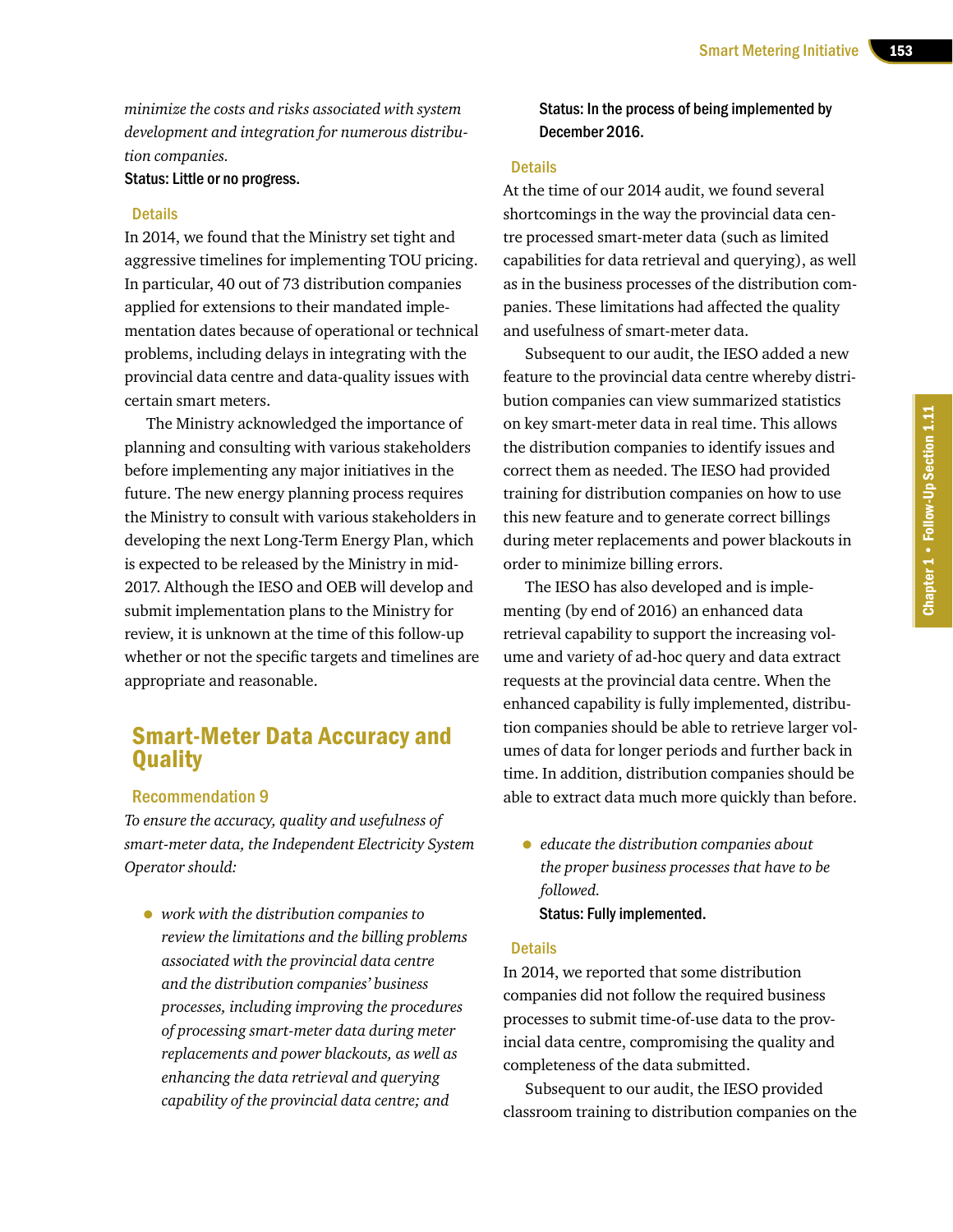business processes they should follow when submitting consumption data to the provincial data centre in order to minimize billing errors. To complement these training sessions, the IESO also developed a repository of interactive, web-based training materials that distribution companies can access at their convenience. At the time of our follow-up, 19 courses had been created and accessed more than 200 times by more than 60 unique users from distribution companies.

## Smart-Meter Security and Safety Risks

#### Recommendation 10

*To ensure that smart-meter data is processed and stored securely, the Independent Electricity System Operator should work with the distribution companies to improve their system and data-security controls in order to prevent and detect unauthorized access to smart-meter data.*

Status: Fully implemented.

#### **Details**

Our 2014 audit found that improvements could be made to smart-meter data security at the provincial data centre and at the distribution-company level. Smart-meter data could reveal information about customers' daily routines and changes in those routines. As a result, electricity-use patterns could be mined, for example, for marketing and advertising purposes.

Subsequent to our last audit, the IESO and the Information and Privacy Commissioner of Ontario jointly developed a privacy and security framework for the provincial data centre. This framework includes steps to ensure that only local distribution company users and their authorized third-party vendors are able to retrieve smart-meter information.

In November 2015, the IESO received its sixth consecutive annual clean audit by an independent external audit firm that examined the Meter Data Management and Repository's operations,

processes and procedures. The audit confirmed that appropriate controls are in place at the IESO. It also described the controls that should be in operation at local distribution companies to prevent and detect unauthorized access to smart-meter data.

The IESO also recently introduced the following measures to help local distribution companies manage their users' access to the provincial data centre:

- distribution companies must respond to a security question they have previously created when requesting the IESO grant a new user access to the provincial data centre;
- distribution companies must review their users' accounts annually and notify the IESO of any changes required in a timely manner; and
- two webinar sessions were recorded to educate local distribution companies about their responsibilities for establishing security controls within their own organizations to complement those in place at the IESO. The webinars are available at any time to local distribution companies through the Smart Metering Entity's secure on-line information centre.

### Recommendation 11

*To ensure that potential fire risks of smart meters are addressed appropriately and in a timely manner, the Ministry of Energy should work with relevant entities, such as the distribution companies, the Office of the Fire Marshal and the Electrical Safety Authority, to track and monitor information on smart meterrelated fire incidents so as to identify and understand their causes in Ontario.*

Status: In the process of being implemented by December 2016.

#### **Details**

In our 2014 audit, we found instances of Ontario ratepayers reporting fires arising from smart meters. However, no accurate or complete information on smart meter-related fires was available in Ontario. Insufficient tracking and monitoring of